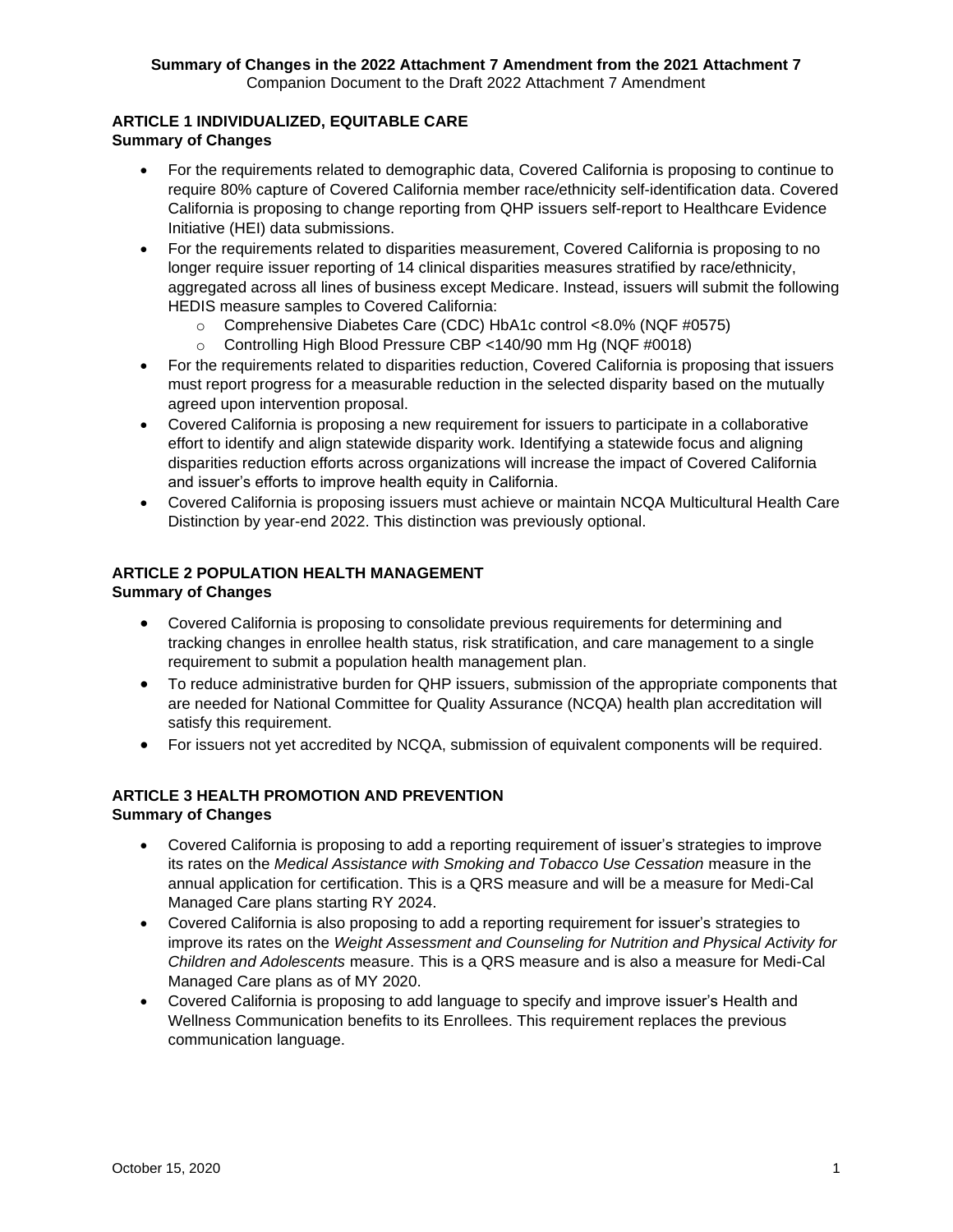#### **ARTICLE 4 MENTAL HEALTH AND SUBSTANCE USE DISORDER TREATMENT Summary of Changes**

- To enhance monitoring access to behavioral health services, Covered California is proposing to require issuers to submit their NCQA Health Plan Accreditation Network Management reports for the elements related to its behavioral health provider network.
- To strengthen access to behavioral health service, Covered California is proposing to require issuers to offer telehealth for behavioral health services.
- Covered California is proposing to monitor several behavioral health measures through HEI and engage with issuers to review their results.
- Covered California is proposing to require issuers to self-report Depression Screening and Follow-Up Plan (NQF #0418) measure results.
- Covered California is proposing to continue to require issuers to report how they promote behavioral health integration with primary care with a focus on the Collaborative Care Model.

# **ARTICLE 5 ACUTE, CHRONIC AND OTHER CONDITIONS**

# **Summary of Changes**

- Covered California is proposing no new requirements for 2022.
- Covered California has consolidated and re-arranged current requirements from the 2021 Attachment 7 in the 2022 Attachment 7 Article 5 to reflect Covered California's framework for assuring quality care and promoting delivery system reform.

# **ARTICLE 6 COMPLEX CARE**

# **Summary of Changes**

- Covered California has added clarity and formal reporting requirement for at-risk enrollee engagement and centers of excellence.
- Covered California is proposing a new care coordination requirement to ensure application of Medicare ADT Condition of Participation requirement is applied to Covered California enrollees by hospitals affiliated with issuers.

#### **ARTICLE 7 EFFECTIVE PRIMARY CARE Summary of Changes**

- Covered California is proposing to transition from requiring an increasing number of patientcenter medical home (PCMH) recognized practices in an issuer's network to piloting a measure set to understand the prevalence of advanced primary care in an issuer's network; this is a more measure-based approach for measuring advanced primary care.
- Covered California has strengthened the reporting requirements for how issuers are supporting advanced primary care through quality improvement and technical assistance.
- Covered California is proposing to work with issuers and other stakeholders to analyze the correlation between the percent of total health care spend in primary care with performance of the overall delivery system. Based on the results, Covered California may set a target for primary care spend in future Covered California requirements.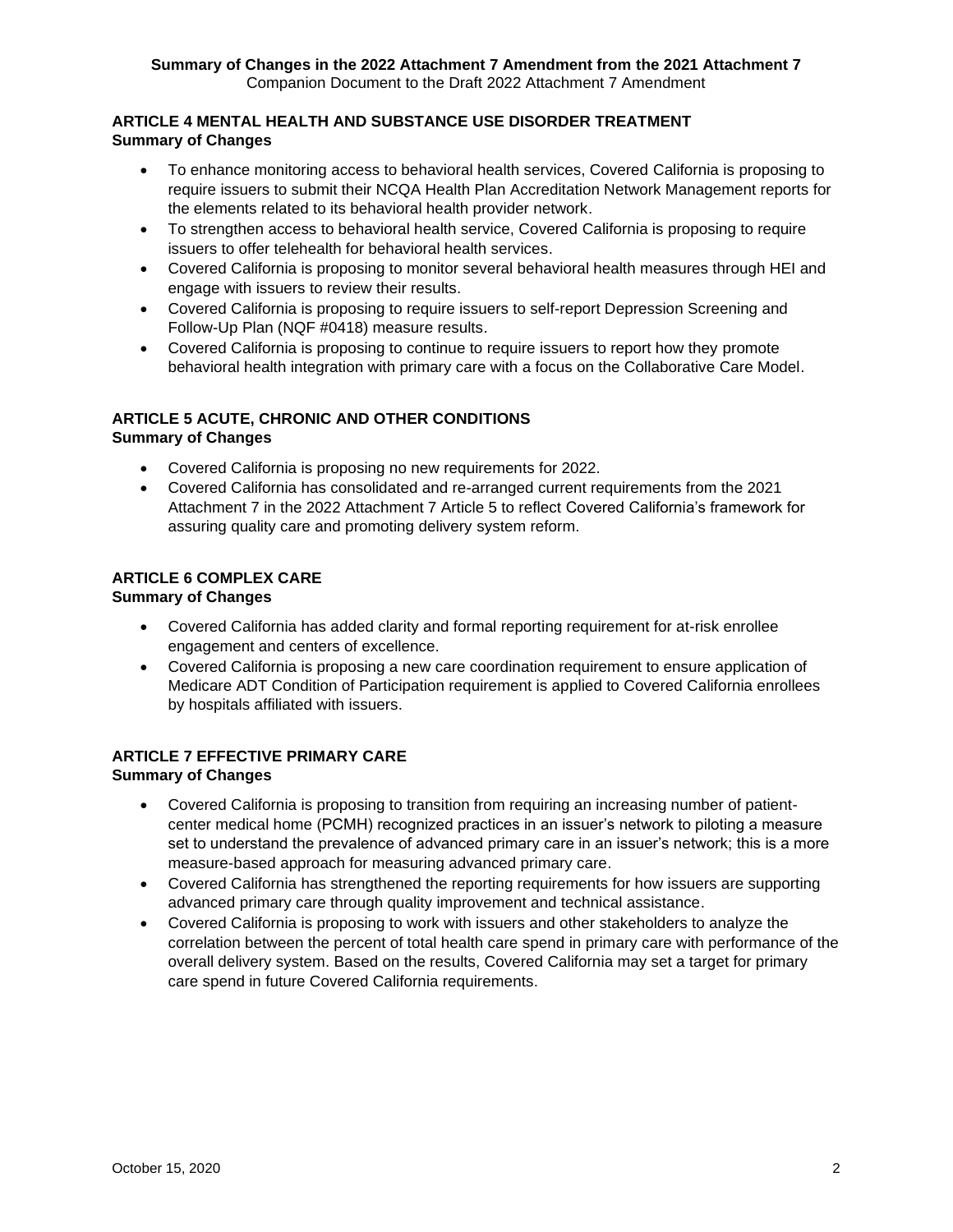#### **Summary of Changes in the 2022 Attachment 7 Amendment from the 2021 Attachment 7**  Companion Document to the Draft 2022 Attachment 7 Amendment

#### **ARTICLE 8 PROMOTION OF INTEGRATED DELIVERY SYSTEMS (IDS) AND ACCOUNTABLE CARE ORGANIZATIONS (ACO) Summary of Changes**

#### • To strengthen the reporting of characteristics of their Integrated Delivery System (IDS) and Accountable Care Organization (ACO) models of care, Covered California will work with issuers and others to define a registry of characteristics for these delivery system models which will enable better comparisons and standardize reporting.

• Covered CA California is proposing to newly require issuers to participate in IHA and submit data for the use of the IHA Commercial ACO and HMO measure sets and require issuers to report their results annually to Covered California.

# **ARTICLE 9 NETWORKS BASED ON VALUE**

# **Summary of Changes**

- Covered California is proposing to shift focus from requiring the exclusion of outlier poor performing hospitals to addressing variation in performance on quality and cost across an issuers network with exclusion as an option to improve performance.
- Covered California is proposing to remove the requirement for issuers to exclude outlier poor performing hospitals and providers due to challenges in developing a single, specific definition for outlier poor performers. Covered California believes that additional research is needed to continue to require exclusion of hospitals. However, exclusion of hospitals with multiple signals of poor performance is an important tool for health plans to address cost and quality concerns.
- Covered California has consolidated requirements related to addressing high cost providers as several were duplicative or not relevant to Covered California plans (e.g. reference pricing).
- Covered California is proposing to monitor unit price range and trends through the HEI and engage with issuers to review their performance.

# **ARTICLE 10 SITES AND EXPANDED APPROACHES TO CARE DELIVERY Summary of Changes**

- Covered California has sharpened the reporting requirements for Telehealth. QHP issuers will have to report how it promotes integration and coordination of care between third party telehealth vendors and primary care clinicians. Issuers will also have to report on how it is communicating the availability of telehealth services to Enrollees.
- Covered California has added Sepsis Management measure SEP-1 to the list of Hospital Patient Safety measures that it will be tracking via Cal Hospital Compare data.
- Covered California has consolidated the requirements related to issuers contracting with hospitals with indicators of poor performance with Article 9 Networks Based on Value to reduce redundancy.

# **ARTICLE 11 APPROPRIATE INTERVENTIONS**

# **Summary of Changes**

- Covered California is proposing no new requirements for 2022.
- Covered California has consolidated and re-arranged current requirements from the 2021 Attachment 7 in the 2022 Attachment 7 Article 11 to reflect Covered California's framework for assuring quality care and promoting delivery system reform.